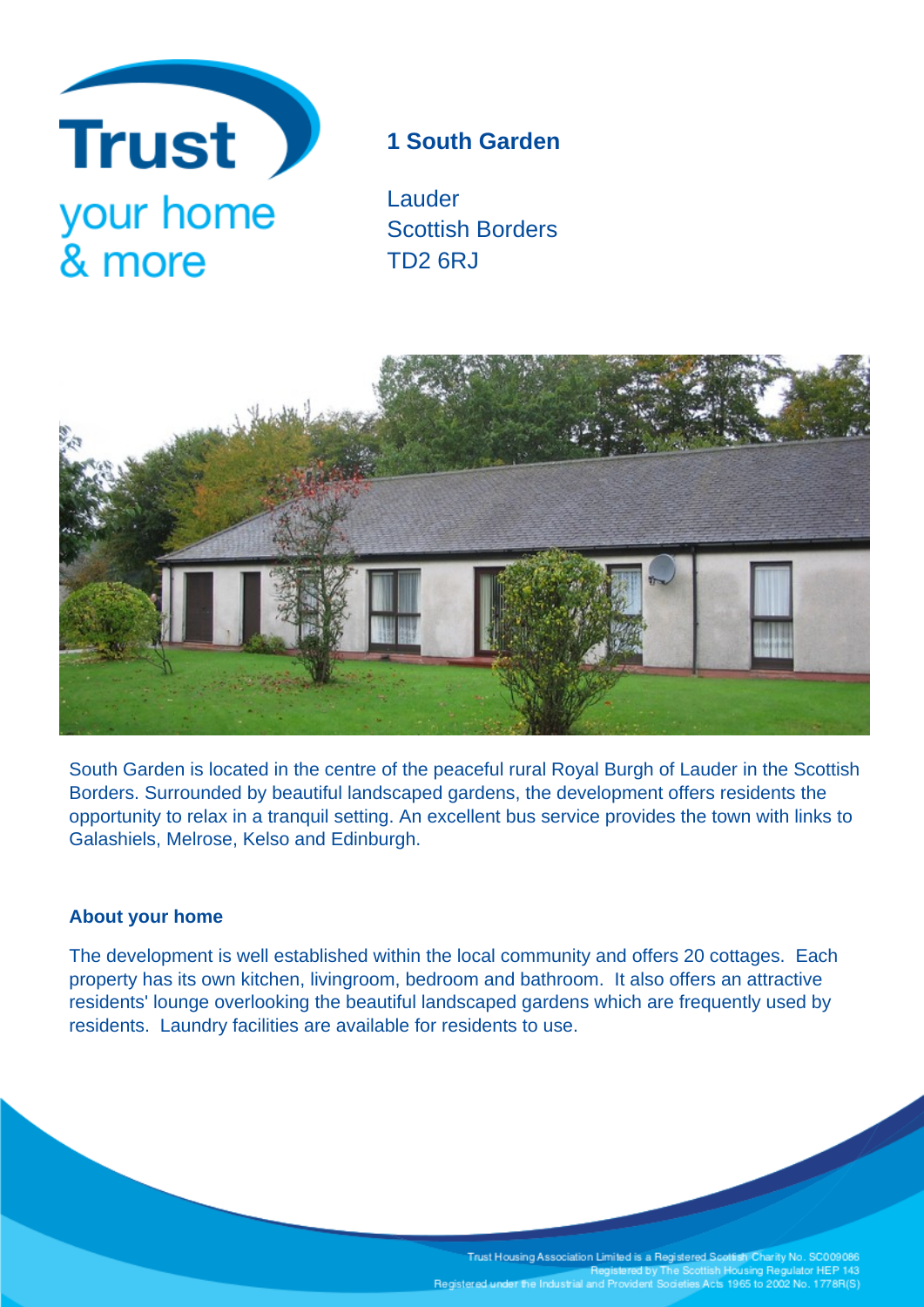# **1 South Garden**

Family members are encouraged to drop by as much as possible and for those who live further afield, the comfortable and well equipped guest rooms are available for use.

## **Peace of mind**

SouthGardenhas a full time co-ordinator who works Monday to Friday. They are on hand to help and support residents.

Residents benefit from our repairs service which is available 24 hours a day 7 days a week.

#### **Security**

The standard Trust safety and security features are installed throughout the development. These include fire alarms and a sophisticated call system in each flat, which provides communication with an alarm centre 24 hours a day.

#### **Friendship**

There is an extremely busy activity programme in place with a range of activities on offer such as coffee mornings, film viewings and visits from local entertainers. Residents can also take up bowling and fitness classes which are held locally, and there's a church service is held regularly in the lounge.

#### **Local amenities**

The following amenities are all available close to the development:

- Doctor surgery
- Local shops
- Bank
- Post office

## **What is sheltered housing?**

Sheltered housing provides a range of services and facilities designed to meet the needs of older people aged 60 years and above. However, younger people who demonstrate a need for sheltered housing may sometimes be considered. Personal care is not provided by Trust but can be provided by the local Council's Social Work staff or private agencies. Trust staff can liaise with the local Council's Social Work staff on your behalf to arrange an assessment.

## **How to Apply**

Our application process has been designed to match you with the property that is right for you. Our Allocations Team will take you through the process step by step from application to moving in. We are here to provide you with all the help, guidance and assistance that you require.

Trust Housing Association Limited is a Registered Scottish Charity No. SC009086<br>Registered by The Scottish Housing Regulator HEP 143 Registered under the Industrial and Provident Societies Acts 1965 to 2002 No. 1778R(S)